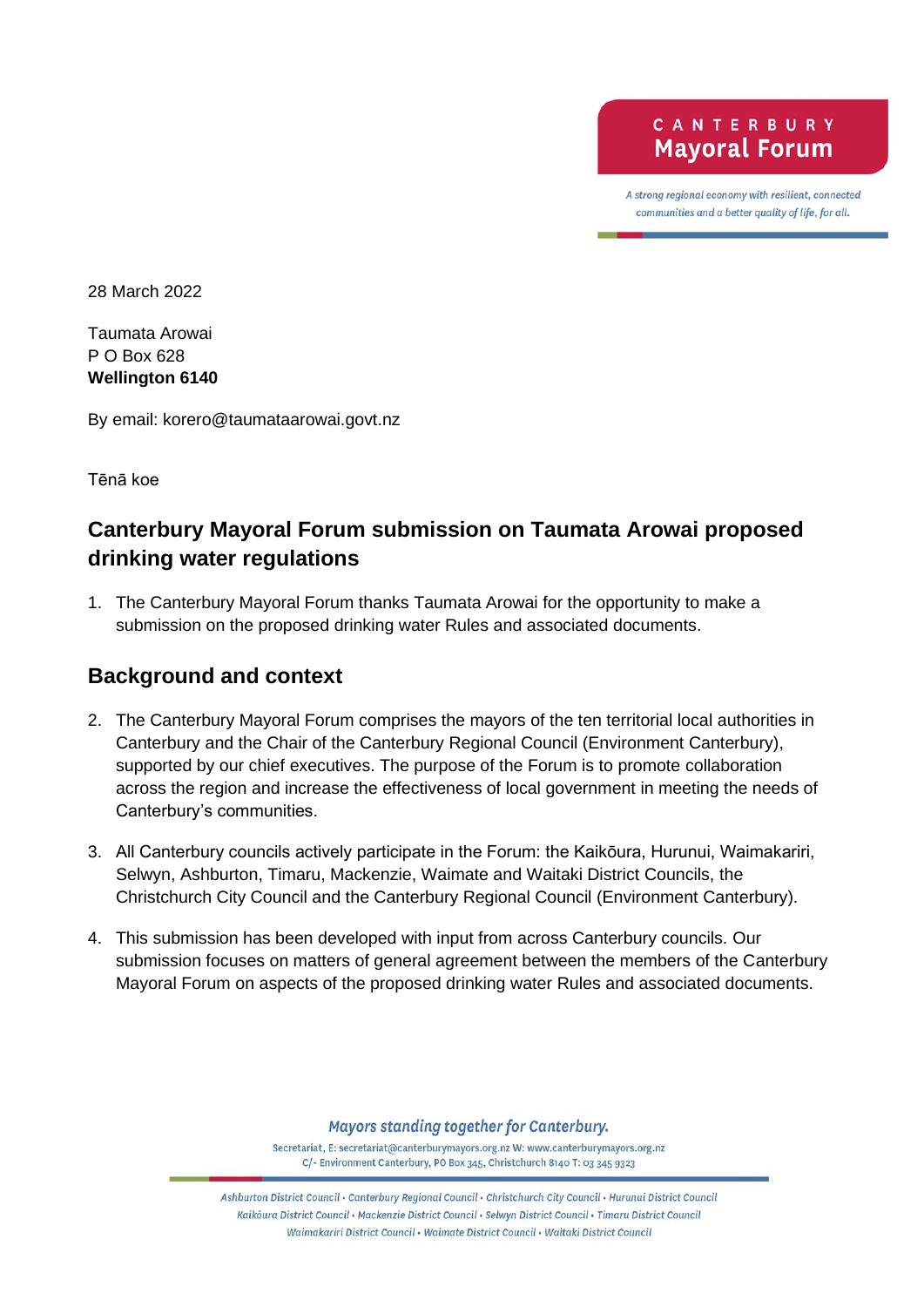## **General comments on proposed drinking water Rules and associated documents**

- 5. The Canterbury Mayoral Forum supports Taumata Arowai as an independent water regulator. It recognises the need for improved regulatory oversight to lift the performance of the water sector as a whole to ensure all New Zealanders have access to safe drinking water.
- 6. We support the alignment with Te Mana o te Wai and the intent of the proposed drinking water Rules and associated documents that will affect all three priorities in the hierarchy of obligations. The overall anticipated outcomes seem well aligned with Te Mana o te Wai.
- 7. We stress the need to ensure alignment of the proposed drinking water Rules and associated documents with other freshwater and drinking water legislation, in particular the National Environmental Standard for Sources of Human Drinking Water (NES-DW), the proposed Natural and Built Environment Act and the performance standards in the proposed National Planning Framework.
- 8. We support clarity over the role and responsibility of territorial authorities, regional councils, Taumata Arowai and all drinking water suppliers in the management of source water.
- 9. The Mayoral Forum considers that regional councils should be providing Taumata Arowai with data relating to resource consent compliance, effects on the environment and a number of other metrics to avoid suppliers providing the same information to two different agencies; councils would welcome the use of a shared data platform.
- 10. We agree that a robust process was followed in the development of the proposed **Drinking Water Standards** (DWS), including a review of drinking water Maximum Acceptable Values (MAVs) by ESR to ensure that they are aligned with changes the World Health Organisation (WHO) made to their guidelines. The proposed MAVs will support the objective of ensuring drinking water suppliers provide safe drinking water to consumers.
- 11. In general, we support the proposed **Drinking Water Quality Assurance Rules**. In some areas, though, there is a level of prescription that does not necessarily align with the objective of Taumata Arowai of encouraging water suppliers towards taking greater responsibility for proactively managing their supplies using a risk management approach with multiple barriers. The degree of prescription is understandable for aspects where the NZ drinking water sector is relatively immature in terms of risk management (e.g. cyanotoxin rules) but is overly prescriptive in other areas where the sector is more mature (e.g disinfection).
- 12. Putting aside the new Water Services Act requirement for residual disinfection, where supplies are currently compliant with the DWS then they should be able to continue to be compliant with very little change to the operation of the treatment plant (e.g. should not be required to introduce additional treatment steps).
- 13. For some supplies, especially those with less than 500 people, the proposed Rules are restrictive in the range of treatment that can be used. We also have concerns around the significant costs to upgrade and the ongoing management /monitoring of small and very small supplies.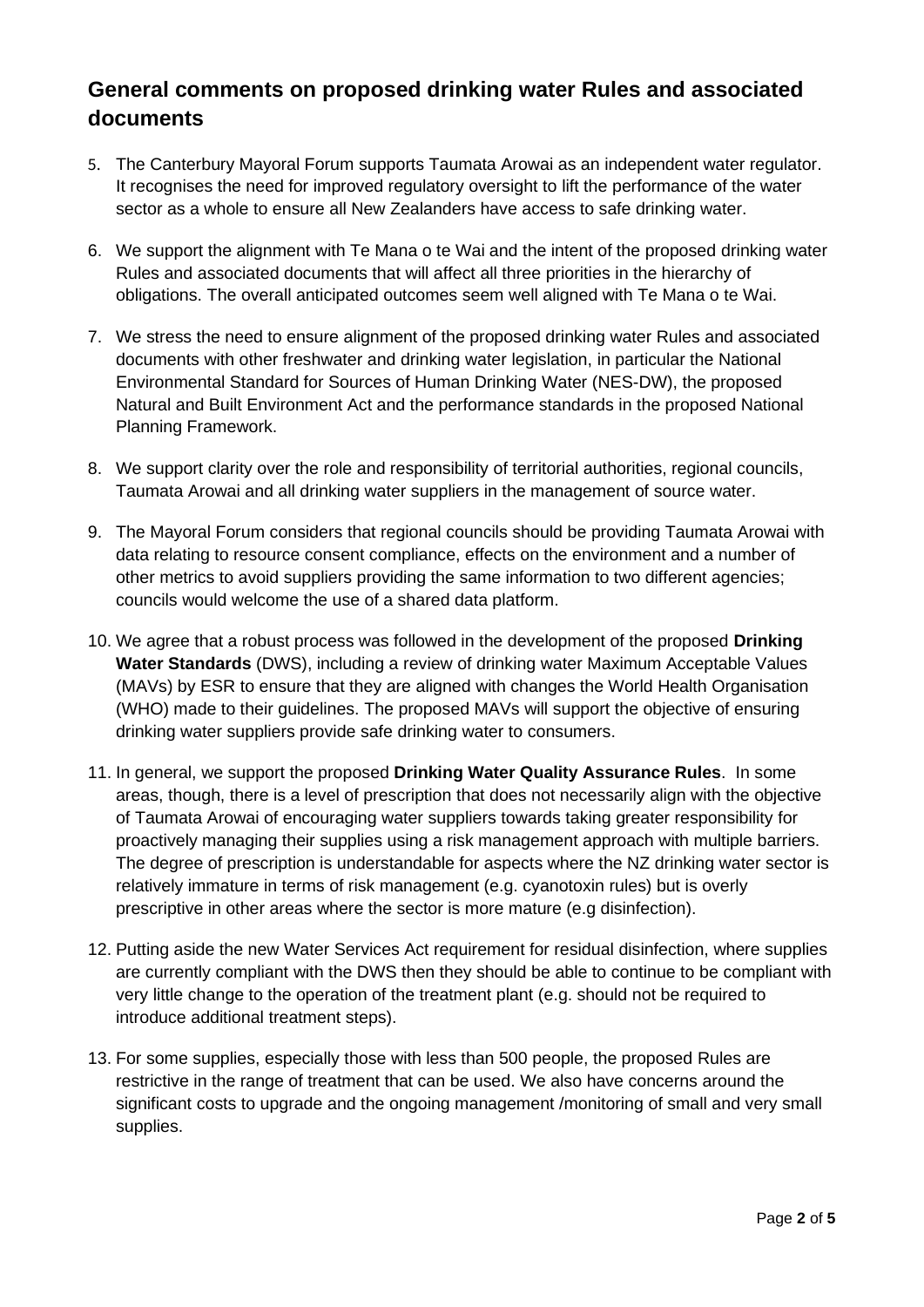- 14. The Mayoral Forum is concerned that there has not been adequate consideration of transition to the new Rules for non-chlorinated supplies. This will be a significant issue for a number of communities in Canterbury. We note that these standards have been long signalled in a general sense for close to six years, since the Havelock North Drinking Water contamination event in 2016, however without specific details crystalising until after the current consultation process. We note that the signalled transition timeframe to meet the new standards and rules is from as early as July 2022 without any certainty yet on what the final revision may be at this time. This gives very little time between having certainty on what the standards are to having to meet them. Some of the requirements are of substantial public interest to many communities in the region, in particular with regard to chlorination.
- 15. We submit that with particular regard to chlorination, the new standards be aligned with the residual disinfection exemption process. More generally, we request that Taumata Arowai work closely with the industry to develop a realistic transition timeframe for the other rules and requirements.
- 16. We generally support the intent of the proposed:
	- Drinking Water Aesthetic Values
	- Drinking Water Acceptable Solution for Roof Water Supplies
	- Drinking Water Acceptable Solution for Rural Agricultural Water Supplies.
- 17. For the proposed **Drinking Water Acceptable Solution for Spring and Bore Water Supplies**, we reiterate the need to ensure alignment with other freshwater and drinking water regulations. We ask that Taumata Arowai and Ministry for the Environment ensure alignment between the Acceptable Solution and NES-DW, particularly on areas of setback distances and prohibited activities, where possible, to avoid confusion and make clear which instrument or requirements prevail. -
- 18. Given the prevalence of high nitrate concentrations in groundwater in Canterbury, testing for nitrate should be a pre-requisite prior to the use of an Acceptable Solution. Where nitrate concentrations exceed the MAV, the use of an alternative Acceptable Solution for the removal of nitrate should be required or an alternative source found.
- 19. We recommend that a 'scaled back' version of this Acceptable Solution be created for a <50 population band (i.e. using similar population bands as for on-demand water supplies). This would assist with giving effect to the Water Services Act requirement to be "proportionate to scale, complexity and risk", with some of the requirements arguably appropriate for the 50–500 population bracket, but not for the < 50 bracket.
- 20. We ask that Taumata Arowai is cognisant of future-proofing the compliance options to the greatest extent possible. Given the amendments to the Local Government Act, it is foreseeable that councils (or a future water entity) will be required to take on responsibility for some private water supplies. In parts of Canterbury many private water supplies are very remote, located a considerable distance from existing water infrastructure. If these supplies become the responsibility of council (or a future water entity), given their location, there will be a very high labour cost associated with maintenance of a centralised treatment plant. Advances in remote monitoring of end-point treatment mean that these types of systems do not present the risk that they used to (i.e. the system not working, but no one being aware).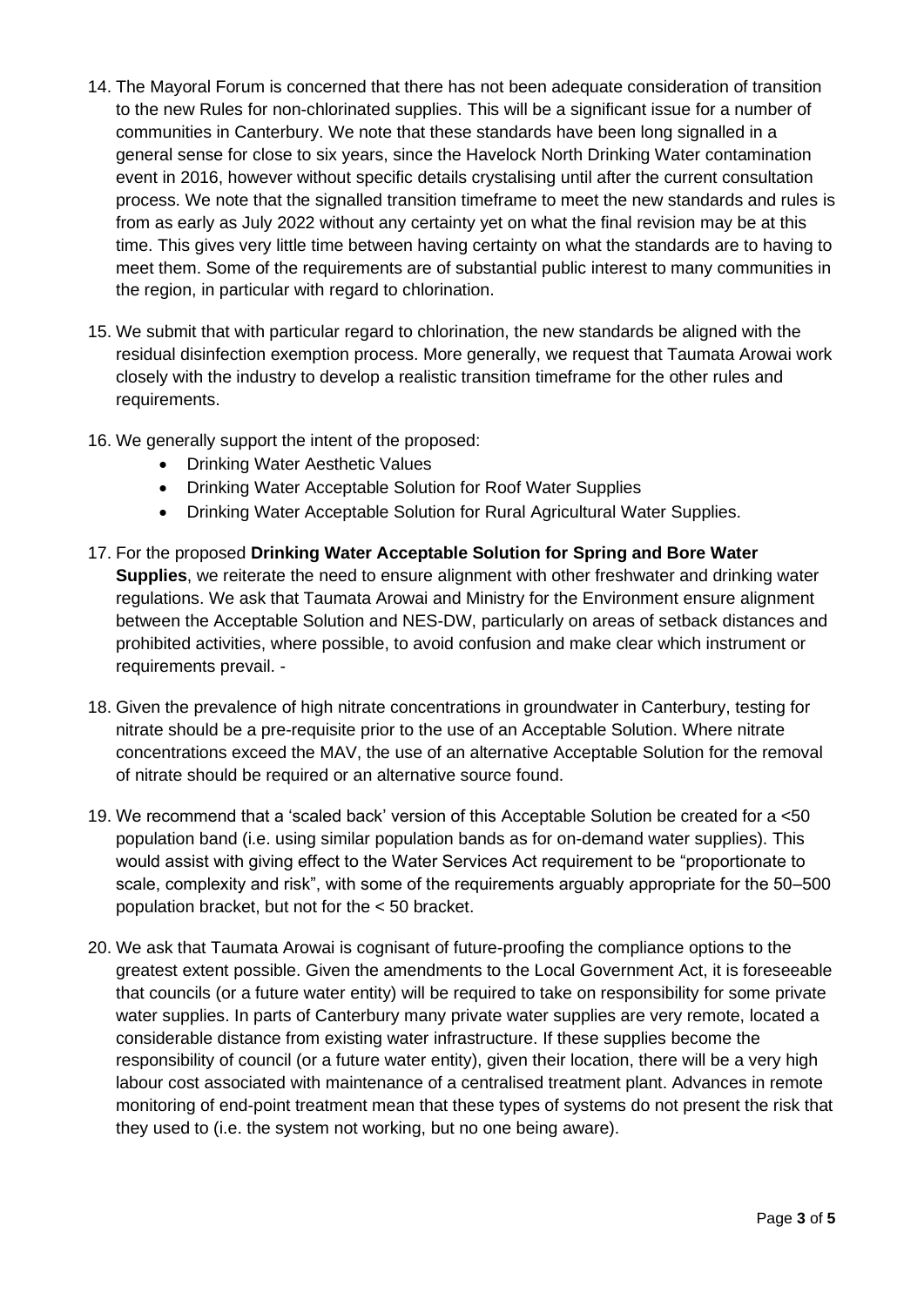- 21. Whilst it is acknowledged that point of entry treatment is acceptable for rural agricultural drinking water supplies, the broader application of point of entry treatment should be considered in other circumstances where raw water quality is consistent e.g. for small supplies with spring or bore water sources.
- 22. **Drinking Water Network Environmental Performance** the Mayoral Forum is concerned with the potential overlap in measures with the proposed economic regulator which could lead to highly inefficient data collection and reporting, placing unnecessary burden on network operators to report duplicated or very similar data to two different regulators.
- 23. Some of the performance measures are currently unclear with respect to definitions and in particular what is expected in terms of the frequency and methods used to collect data. While we note that the discussion document acknowledges that targeted engagement needs to be undertaken to 'finetune drinking water environmental performance measures ahead of July 2022' we strongly encourage this work to be completed urgently. In particular, measures that have not previously been reported in the National Performance Review require very early clarification (well before 1 July 2022) to ensure that network operators establish systems to collect and collate exactly the data that Taumata Arowai will be requiring.
- 24. We note that several of the performance measures are required by other regulations, for example, fish screens and measuring and reporting of water takes. The timeframes for reporting on performance measures should align with these requirements and monitoring priorities of regional councils. Preferably, these data would be provided to one agency (i.e. Taumata Arowai **or** the regional council) and then shared between agencies. As these activities are primarily regulated by the regional council, it would be our preference for the regional council to make these data available to Taumata Arowai, provided that automated reporting is available.
- 25. The introduction of environmental performance targets for networks will assist in driving consistency across the country. We encourage the early clarification of all new and changed measures to allow for standardisation in the collection and collating of data to ensure truly comparable measures are used. Previously, ongoing 'tweaking' of measures over several years until conformity and therefore comparability of data was achieved has been frustrating at times.
- 26. In the area of resilience, through the earthquake recovery experiences in Canterbury, we are well placed to offer assistance in the development of this new area of data collection. We are keen to participate in any additional targeted engagement.

## **Conclusion**

- 27. The Mayoral Forum supports Taumata Arowai's commitment that all New Zealand communities have access to safe drinking water every day, and here in Canterbury we have been taking every effort to stay informed of, and plan for, the proposed changes.
- 28. However, the proposed drinking water Rules and associated documents include significant new requirements that will take time to fully comply with, once there is certainty as to what the finalised Rules are. With this in mind, there has not been the adequate high level of certainty in